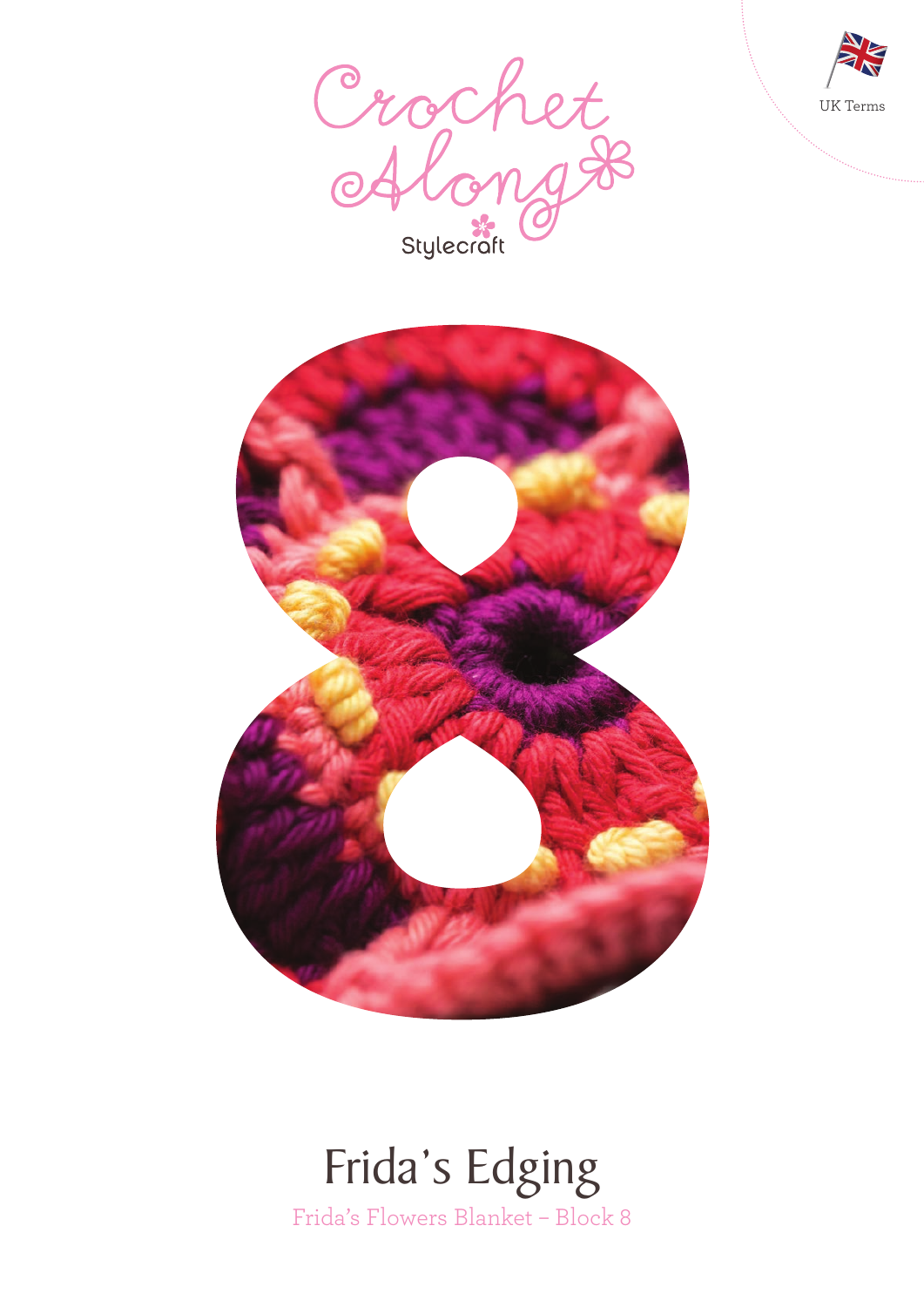Crochet Along &

### Block 8 – Edging

When I was designing this piece I wanted to try and make the making up and finishing process as quick and easy as possible. By joining as many of your blocks together as you can as you go along means that you don't have a massive making up job to do, but you do need to add the edging.

When I design my blankets I like the edgings to be straight rather than be dictated by the shape of the motif I have chosen to use. I suppose I think in the same way as a patchwork designer would when laying out the pieces of a quilt. This tends to give me a bit of a challenge in terms of design as I often have to design small filling pieces to make sure things straighten out and I am not left with strange shaped edgings. However, on this blanket I really liked the zigzag edge created by the hexagon shapes at the top and the bottom, so decided not to design fill in pieces.

With all the intricacies of the motifs I decided to keep the border simple and so opted for a relatively easy edging. I really like the fact that that it looks like rickrack braiding and think it would look as good in any of the other left over shades.





Shrimp

**EQUIPMENT**

4mm & 4.5mm hook Sewing needle

Poppy

#### **MEASUREMENT**

Pre blocked – 19.5cm wide at widest point

#### **ABBREVIATIONS**

**ch(s)** chain(s) **cm** centimetre(s) **dc** double crochet **dc3tog** work 3 double crochet **st(s)** stitch(es) sts together (2 sts decreased) **WS** wrong side **htr** half treble

**RS** right side **sp(s)** space(s) **ss** slip stitch

#### **NOTES:**

#### **Fastening Off and rejoining Yarn**

You will achieve a much neater color change if you complete rounds and fasten off the yarn, rather than joining mid stitch. When fastening off a yarn at the end of a round, the slip stitch that you have made to join can look like a stitch when you are working the following round. Make sure you count correctly and do not count the slip stitch as a stitch when working subsequent rounds.

1

#### **Dealing with yarn ends**

I tend to sew yarn ends in as I go along—doing this makes the finishing process much easier as you will have less to do. Sewing yarn ends in as you go along also means that you are less likely to loose stitches or make errors with your tension.

#### **Joining your pieces**

You will join them together using double crochet and a 4mm hook. To save yarn, you could use slip stitch instead, but will need to use a larger hook (4.5mm).

When joining, corner sts on the motifs need to be used more than once.

**© Jane Crowfoot 2018** All rights reserved. This pattern and items created from it are for personal use only. Commercial use of either the patterns or the items made from them is strictly prohibited. Please respect the copyright and do not pass either digitally or otherwise to another person.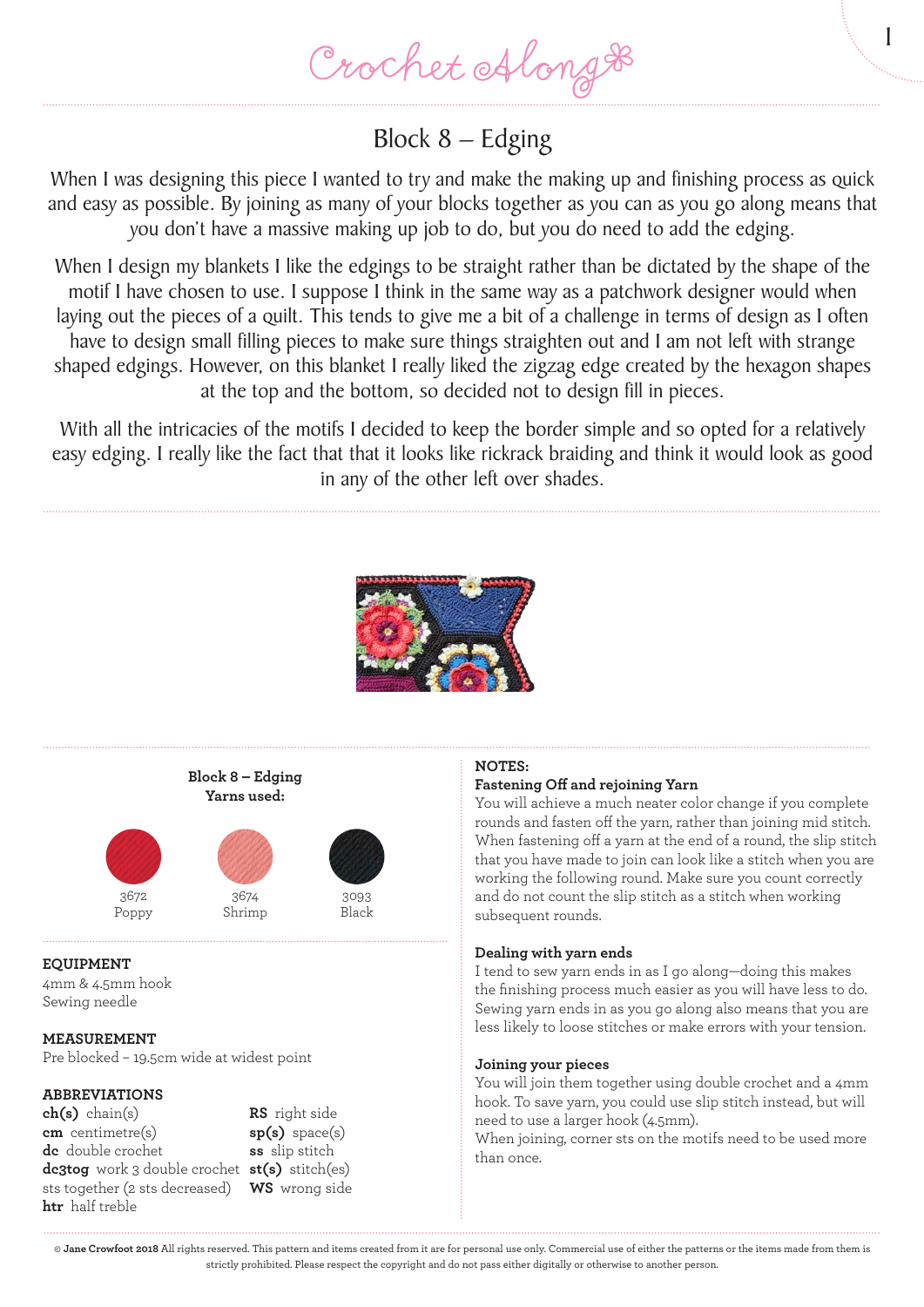Crochet Along #

**Block 8 – Edging**





**Although every effort has been made to ensure that instructions are correct, Stylecraft cannot accept any liabilities. In the unlikely event that there are errors in the patterns we will work as quickly as possible to issue an addenda.**

**Stylecraft cannot accept responsibility for the result of using any other yarn.**

**© Jane Crowfoot 2018** All rights reserved. This pattern and items created from it are for personal use only. Commercial use of either the patterns or the items made from them is strictly prohibited. Please respect the copyright and do not pass either digitally or otherwise to another person.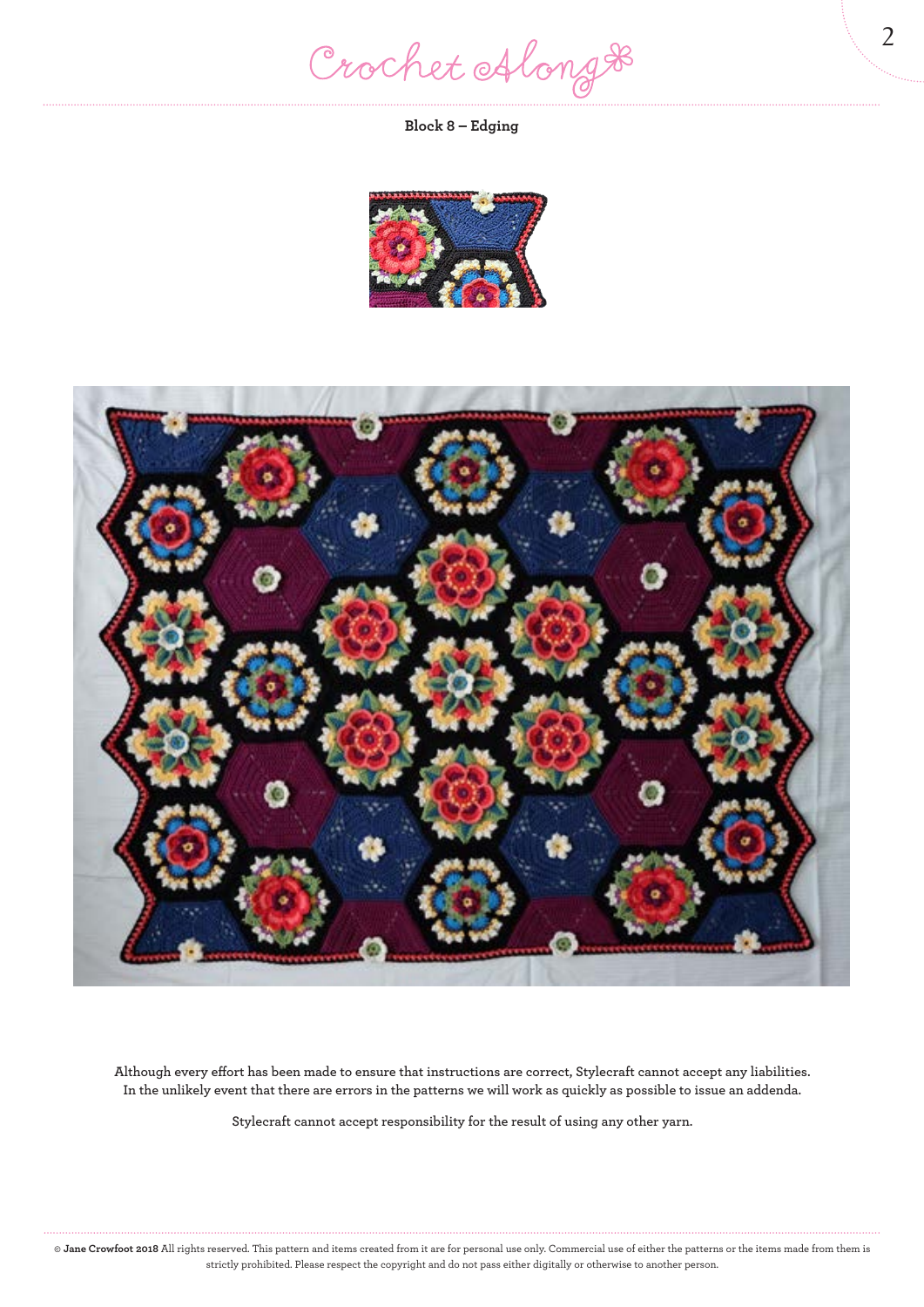# Crochet Along &

#### **METHOD**

Once all your pieces are complete and joined together you are ready to put the edging on. I have designed a simple edging as I didn't want to detract from all the detail within the blanket and also had to think about left over yarn amounts.

Note: You will need to use a 4mm hook for the double crochet stitches and a **4.5mm** hook for the slip stitches.

**Foundation round along the edge:** With RS facing using Black & **4.5mm** hook, join yarn into last st made at top left blanket corner block by working 1ch (this is the final st made on the last row of a Half Dahlia Block with zig zag blanket edge to the right and does not count as a st)

**Working along the straight edge:** \* using **4.5mm** hook, 16ss along side edge of half motif stopping at the flower, 7ch, leaving ch at the back of the work skip flower, 16ss along remaining edge of same motif, \*\* skip join, using 4mm hook and corner stitches again 21dc along edge of next motif; repeat from \* twice then work from \* to \*\*

**Working along the zig zag edge:** Using **4mm** hook 3dc into next dc (this is the first st of the final row on the Half Dahlia Block), 1dc into each next 18sts (don't worry if your stitch count is 1 out either way at this point), \* dc3tog over next 3 sts by working 1 incomplete dc into the next st & the seam & the next st of the next block, 1dc into each next 18sts, 3dc into next st, 1dc into each next 18sts; repeat from \* 3 times, dc3tog over next 3 sts by working 1 incomplete dc into the next st & the seam & the next st of the next block, 1dc into each next 18sts, 3dc into next st

You have completed the first edging round on half the blanket – repeat as set along remaining straight edge and zig zag edge once more so that all 4 edges have a base round of sts and you finish by working 3dc into same st as 1ch made at beginning of round, ss to join, fasten off.



Note: When working along the zig zag edges on the next round you need to make 1dc into the st to the left of the dc3tog made on previous round and make 3dc into central st of 3dc made at tip of zig zag. You may find that in some cases you need to skip 1 or 2 sts to make the pattern work – this is to do with the sts you used. If I have written skip next st & you need to skip 2 that is fine and vice versa. I found I have to skip 2sts at the tip of the zig zag a couple of times

**Round 1:** On the next round you will start by working along the zig zag edge, followed by the straight edge

**Working along the zig zag edge:** On the next round you With RS facing using Poppy & **4mm** hook, join yarn into central st of 3dc made on previous round at corner by working 1ch, 1dc into same st, \* [1ch, skip next st, 1dc into next st] 9 times, 1ch, skip 2 sts, 1dc into st to left side of dc3tog made on previous round, 1ch, skip 2sts, 1dc into next st, [1ch, skip next st, 1dc into next st] 9 times (last dc should be in central st of 3dc made on previous round), 2dc into same st; repeat from \* 4 times,







**Working along the straight edge:** Note: along the next edge treat slip stitches and chains made on previous round as you normally would, but when working into slip stitches work into one side of ss so that only half the stitch is used

\* 1ch, skip next st, 1dc into next st; repeat from \* to end of straight edge, making sure last dc is in central st of 3dc made at corner on previous round, 2dc into same st

You have completed the edging round on half the blanket – repeat as set along remaining zig zag edge and straight edge once more so that all 4 edges have a base round of sts and you finish by working 2dc into same st as 1dc made at beginning of round, ss to join, fasten off.



**Round 2:** On the next round you will start by working along the zig zag edge, followed by the straight edge. Start the round at the opposite zig zag edge to where you have just fastened off

**Working along the zig zag edge:** With RS facing using

**<sup>©</sup> Jane Crowfoot 2018** All rights reserved. This pattern and items created from it are for personal use only. Commercial use of either the patterns or the items made from them is strictly prohibited. Please respect the copyright and do not pass either digitally or otherwise to another person.